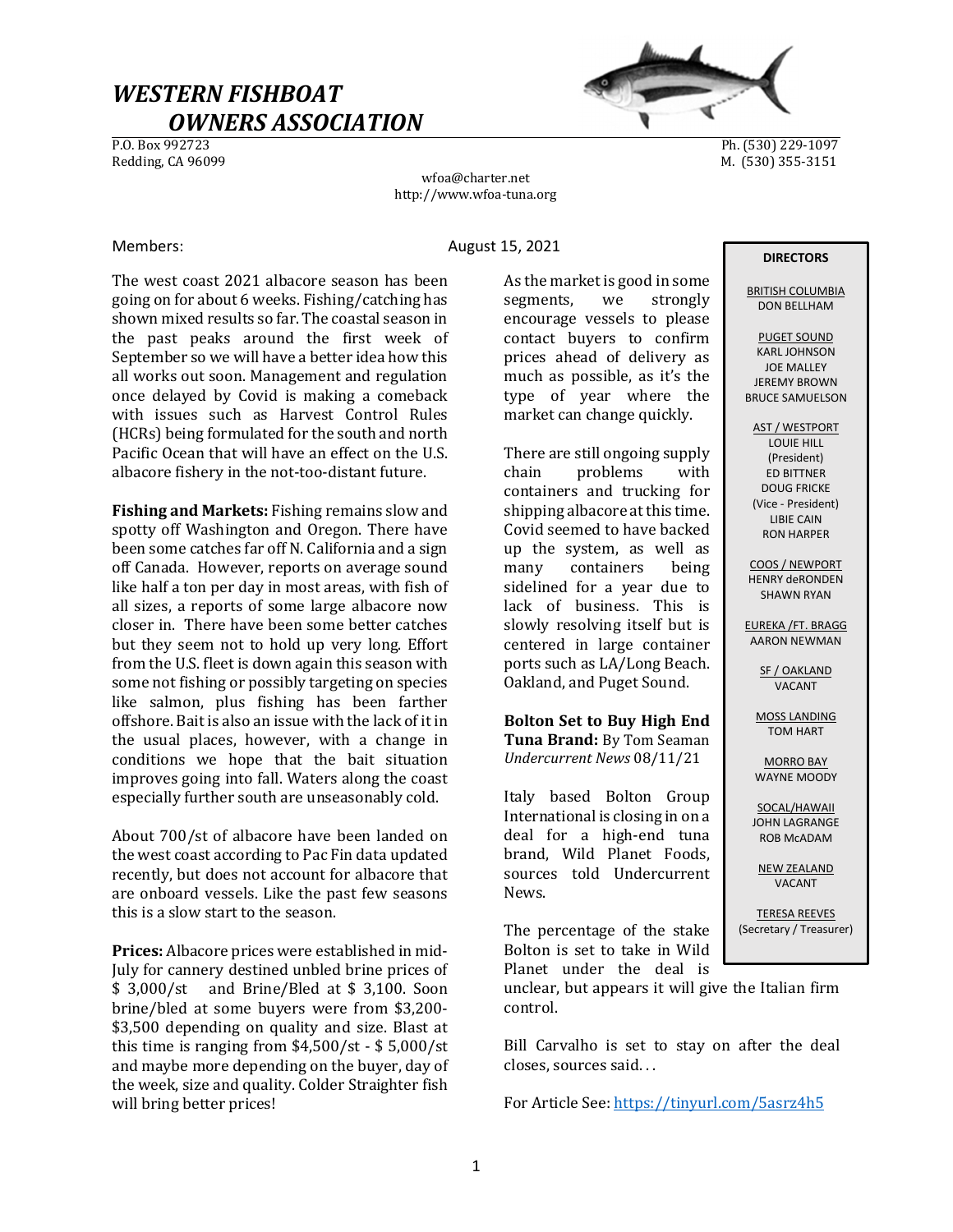### MANAGEMENT and REGULATION:

USCG Boardings 2021: Crew aboard the Coast Guard Cutter Alert out of Astoria, Oregon, have completed 60-day law enforcement patrol focused on albacore tuna fishing within the U.S. Exclusive Economic Zone of the coasts of Washington and Oregon.

During the two-month patrol that concluded on Aug. 7, law enforcement teams from the Alert boarded 31 vessels, many of which had not been boarded in over a decade and issued 22 violations to commercial fishing vessel operators.

In addition to their enforcement of federal law and safety regulations, the crew of the Alert aided in saving the life of a commercial fisherman whose boat sank 160 miles off Grays Harbor, Washington, and who escaped in a life raft before the boat submerged.

# See: https://tinyurl.com/y3b7j2mr

Survey of Economic and Social Conditions of Captains and Crew: Federal Register notice that is reopened for 30 days for comment, this economic survey covers the east coast and the Gulf but leaves the Pacific Coast out. When initially published the project was apparently only for New England, then it was expanded to cover the east coast and the Gulf due to the first round of comments, but now it still leaves out the Pacific Coast. This Might be something various Pacific Coast fisheries organizations should comment on.

### See: https://tinyurl.com/yejgwzeb

### Pacific Management Council Activities:

Marine Planning Committee formed: The Council has formed a new advisory body, the ad hoc Marine Planning Committee (MPC), focused on marine planning, which includes offshore wind, aquaculture, and other offshore development activities. The Council formed the group after hearing strong support from its advisory bodies for improving the Council's capacity to address the effects of offshore activities on fisheries, coastal communities, and

habitat. The Council intends for the MPC to provide an open and transparent process to gather industry and stakeholder input and advice on marine planning, and a mechanism to funnel constructive recommendations to the Council.

The MPC met with the Bureau of Ocean Energy Management and members of the Pacific Fishery Management Council and the public on July 22- 23 to discuss offshore wind considerations for each Council-managed fishery. The MPC itself will meet in late August or early September to discuss and potentially develop a report for Council consideration.

Members of the MPC are Darius Peake for the Salmon Advisory Subpanel; Mike Okoniewski for the Coastal Pelagic Species Advisory Subpanel; Mike Conroy for the Highly Migratory Species Advisory Subpanel; Susan Chambers for the Groundfish Advisory Subpanel; Steven Scheiblauer for the Habitat Committee; Scott McMullen for the Ecosystem Advisory Subpanel; Megan Waters in the conservation seat; Chris Potter for California Dept. of Fish and Wildlife; Delia Kelly for Oregon Dept. of Fish and Wildlife; Corey Niles for Washington Dept. of Fish and Wildlife, and Yvonne DeReynier for National Marine Fisheries Service. The appointment for a Tribal seat is pending.

PFMC Advisory Bodies: The Council will be soliciting nominations for the next three-year advisory body terms for the Salmon Advisory Subpanel, Groundfish Advisory Subpanel, Highly Migratory Species Advisory Subpanel, Coastal Pelagic Species Advisory Subpanel, Ecosystem Advisory Subpanel, Habitat Committee (California Tribal, Commercial and Recreational Fisheries, At-Large, and Conservation seats), and the Scientific and Statistical Committee At-Large Seats. If you are interested, please watch for the upcoming announcement by the Council in your email and on our website.

Ad Hoc Climate and Communities Core Team to hold online briefing for Council committees and public September 2, 2021 - The Pacific Fishery Management Council's ad Hoc Climate and Communities Core Team will hold an online briefing for Council committees and members of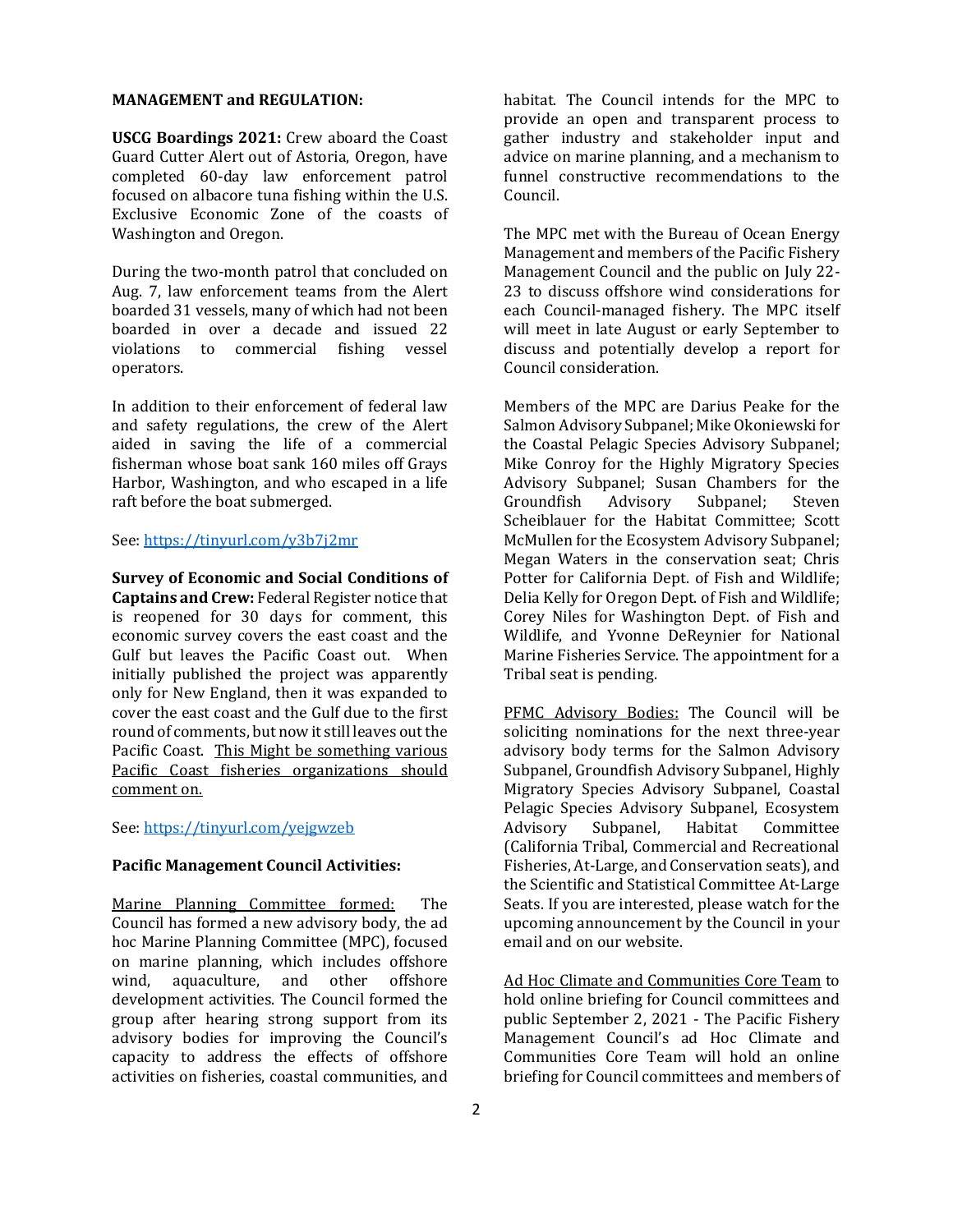the public. The online briefing will be held Thursday, September 2, 2021, from 12 p.m. to 1:30 p.m., Pacific Daylight Time, or until business for the day has been completed.

Please see the public notice on the Council's website for the purpose of the briefing and participation details.

For further information: Please contact Pacific Fishery Management Council staff officer Dr. Kit Dahl at 503-820-2422; toll-free 1-866-806- 7204.

Ad Hoc Marine Planning Committee to hold online meeting September 1, 2021- The Pacific Fishery Management Council's (Pacific Council) ad hoc Marine Planning Committee will hold an online meeting. This meeting is open to the public. The online meeting will be held Wednesday, September 1, 2021, 9 a.m. to 4 p.m., Pacific Daylight Time, or until business for the day has been completed.

For further information: Please contact Pacific Fishery Management Council staff officer Mr. Kerry Griffin at 503-820-2422; toll-free 1-866- 806-7204.

U.S./Canada Treaty Issues: As of June 15th, the U.S. waters are now open until September 15th to the Canadian vessels on their list of 45 participants. We expect more Canadian effort than in 2020 when many took part at home in other permitted fisheries or just stayed tied to the dock with no blast markets available.

U.S. Vessels wishing to fish in Canadian waters pursuant to the treaty must register with NMFS at least 7 days prior to the first planned day in Canada by contacting NMFS at (562) 980-4238 or email albacore.fish@noaa.gov, as well as contacting Prince Rupert CG (250) 627-3074 \* prior to entering and when exiting Canadian waters. Additional requirements and instructions can be found in the Guide for Complying with U.S. - Canada Albacore Treaty

See: http://tinyurl.com/lopjffb

Marine Stewardship Council: Marine Stewardship Council – WFOA and AAFA have just completed the annual audit which was delayed by Covid for over a year. The NP and SP reports should be posted on the MSC website probably within a week.

U.S. albacore processers that utilize MSC for albacore in 2021-2022 need to have a Designated Buyers Agreement with WFOA and their own COC certification to utilize the process. WFOA and AAFA members are covered under the MSC certification. At this time 2021 buyers that utilize MSC need to send in their 2021 Marine Stewardship Council (MSC) Buyers Agreement, those that signed up in 2020 were sent a mailer with a copy recently and also an email message. If you need one sent, please email wfoa@charter.net Any new troll or pole U.S. vessel can be added to the list of certified vessels by your buyer contacting WFOA with vessel name, owners, and doc or state #.

This number of processor participants varies from year to year as markets dictate. We appreciate those that have signed up. The list is on the website at www.wfoa-tuna.org under the tab "Marine Stewardship Council". There is also a list of designated albacore vessels that are covered by MSC. MSC designated buyers need to add any new ones to the list by contacting WFOA prior to unloading.

MSC Future: There will be requirements in the next couple of years leading up to recertifying for both the NP and SP to develop Harvest Control Rules (HCRs) to cover conditions set in the last certification. These would probably need to be completed or presented to RFMO's and others bodies by late-2022 for the SP and possibly as far as late 2023 for the NP fishery.

Beyond mid-2022 leading into the recertification of the AAFA/WFOA certification for NP and SP Albacore we will be having a serious dialog with MSC itself, as well as internally within WFOA and AAFA about the feasibility and worth of re-certifying troll and pole caught albacore when the time comes. Our fishery is and has been recognized as a shining example by the Monterrey Aquarium and their voice seems to have more recognition than MSC in some markets. WFOA and AAFA are both concerned that falling into a possible situation where we